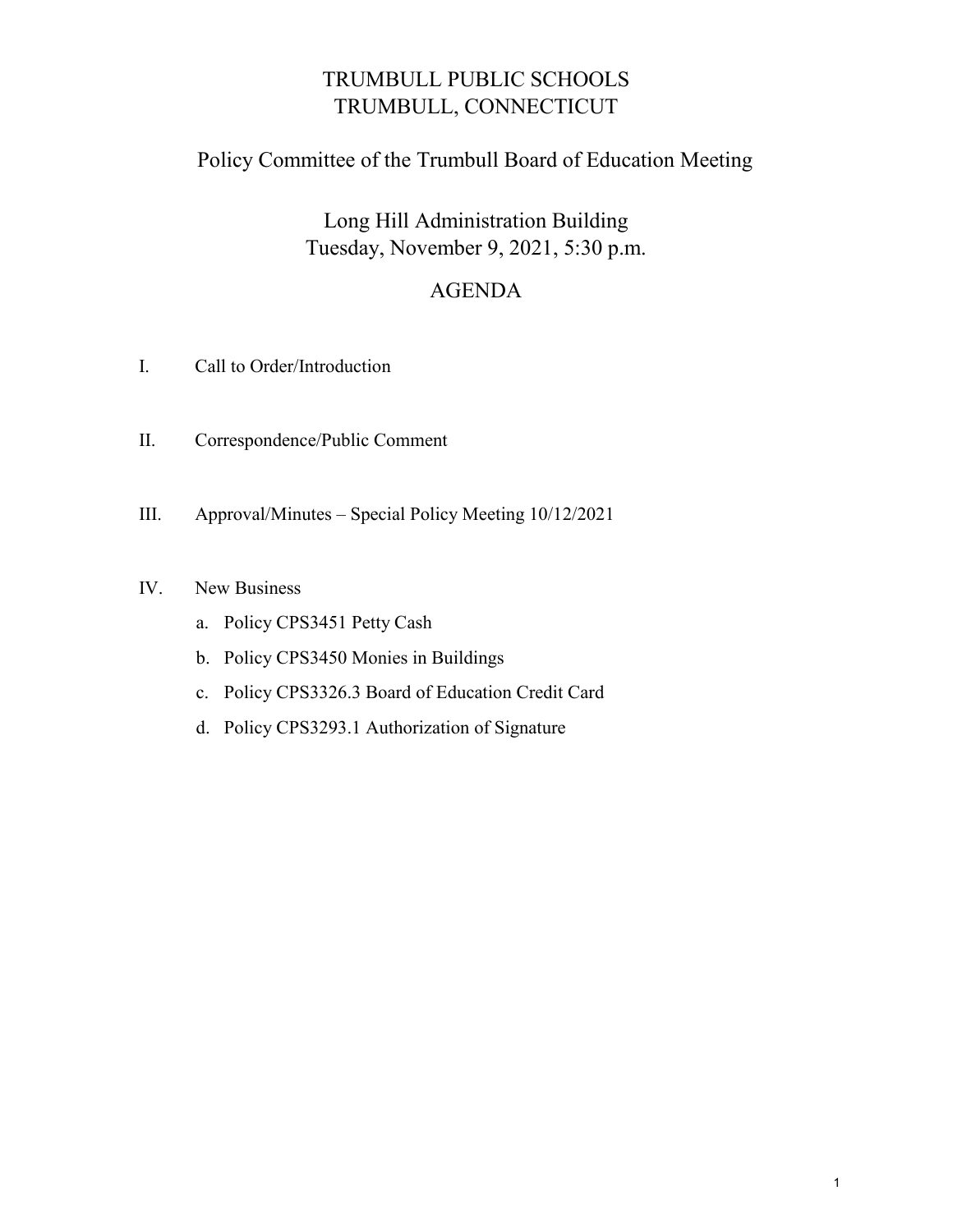### TRUMBULL PUBLIC SCHOOLS TRUMBULL, CONNECTICUT

#### Policy Committee of the Trumbull Board of Education Special Meeting

#### Tuesday, October 12th, 2021 – 5:30 p.m.

#### MINUTES

#### I. Call to Order/Introduction – The meeting was called to order by Mr. Gallo at 5:33 p.m.

| <b>Members Present</b><br>T. Gallo, Chair of Policy, Vice-Chairman of BOE                                                          | Members Absent<br>Edrina Laude, student representative |  |
|------------------------------------------------------------------------------------------------------------------------------------|--------------------------------------------------------|--|
| M. Petitti, BOE Member                                                                                                             | Eman Seyal, student representative                     |  |
| A. Squiccimarro, BOE Member                                                                                                        | Roy Fuchs, community                                   |  |
| Paul Coppola, TAA representative                                                                                                   | A. Harmon, Trumbull Community Rep.                     |  |
| Cassandra Perrone, parent representative                                                                                           | Katie Lynn, parent representative                      |  |
| Efralim Diaz, parent representative<br>Regina Williams, Director of Human Resources<br>S. Iwanicki, Ed.D., administrative designee | John Mastrianni, TEA representative                    |  |

- II. Correspondence / Public Comment –Mr. Gallo indicated that he had not received any specifically for this policy meeting.
- III. Approval/Minutes –Meeting 10/5/2021-- Mr. Gallo moved to approve the Minutes from the 10/05/21 meeting. Mrs. Squiccimarro seconded the motion. Mr. Gallo and Mrs. Squiccimarro approved and Mrs. Petitti abstained from approval of the minutes.
- IV. Report of New Business/Action Items

<u>Adjust Service Service</u>

A. Policy 4118.239 and 4218.239 Required COVID-19 Vaccinations for certified and noncertified staff was reviewed with the changes by the committee on 10/5/2021. After full review of the policy with suggestions for change. Mrs. Squiccimarro motioned to move the policies forward to the Board for approval and Mrs. Petiti seconded and the motion was unanimously agreed to.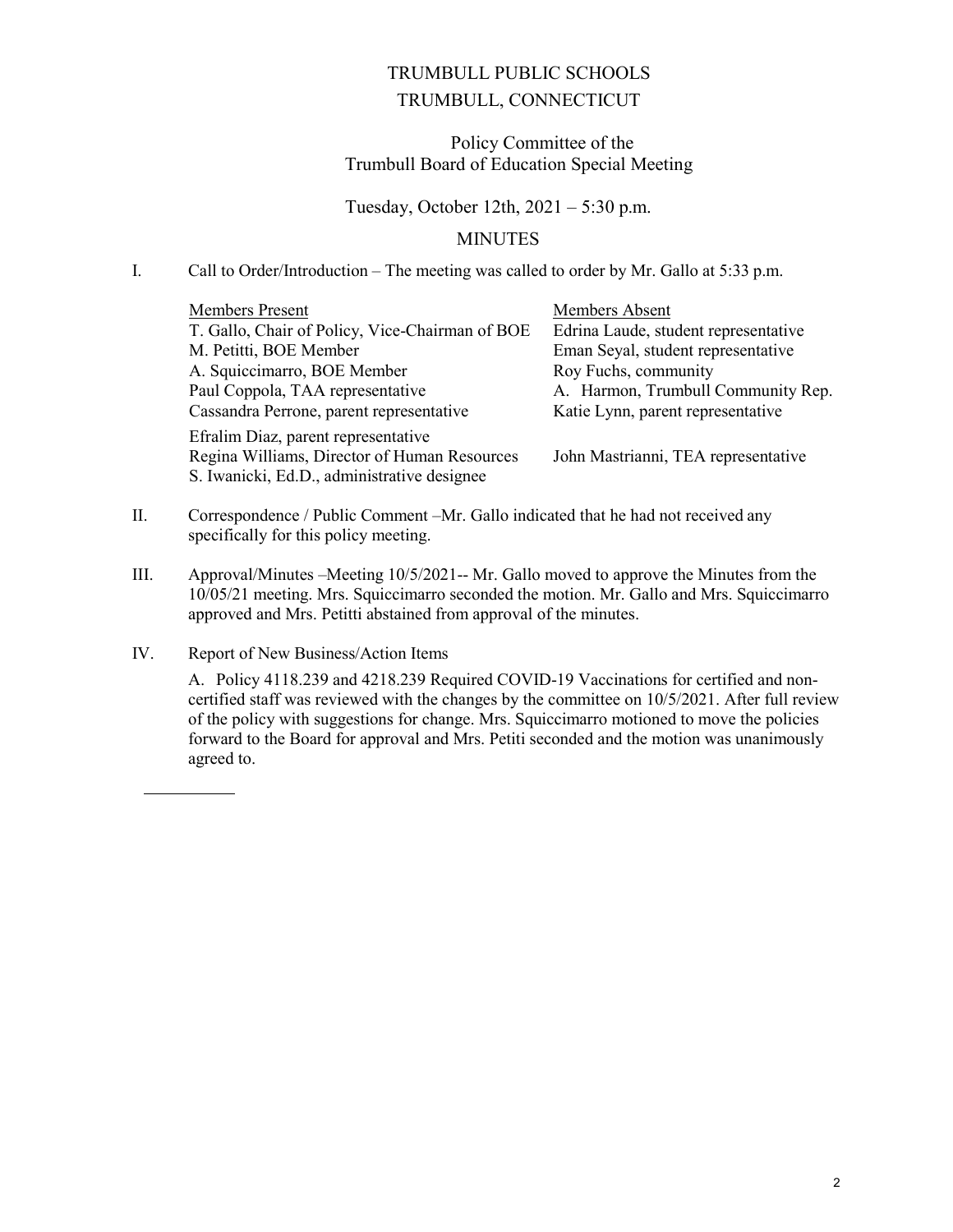

A sample policy to consider.

# **Business/Non-Instructional Operations Petty Cash Funds**

Petty cash funds shall be established annually in the amount of \$250.00 for the central administrative office. Such funds shall be used for the payment of properly itemized bills of nominal amounts and under conditions calling for immediate payment.

Allowances, responsibility, security and accounting of petty cash funds shall be in accordance with regulations of the Board.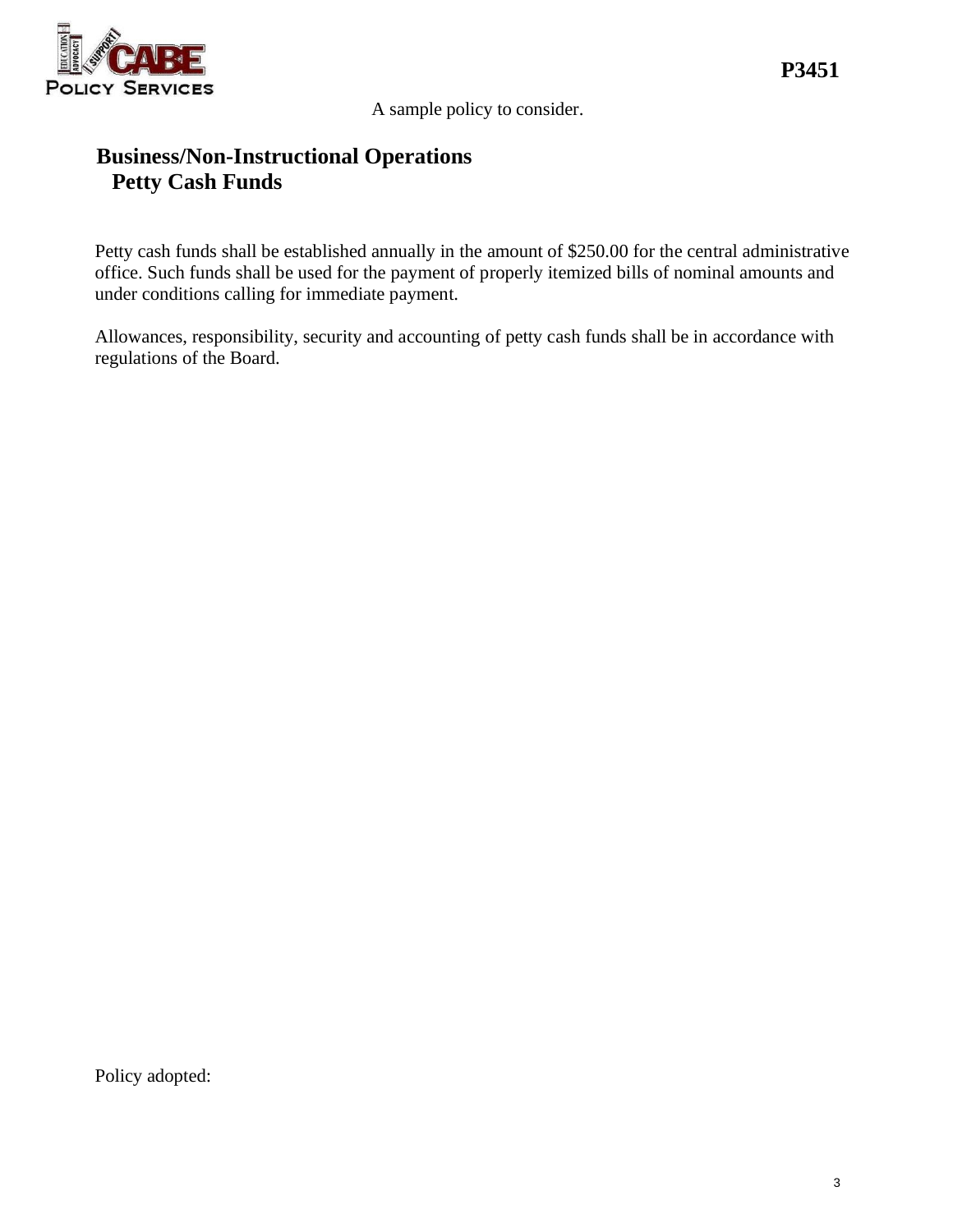*A version from Region 17 to consider.*

## **Business and Non-Instructional Operations**

### **Petty Cash Funds**

In order to facilitate minor purchases, the Superintendent shall establish a small, petty cash fund in each school. Expenditures against the fund must be carefully itemized by the Principals. After a budget item is exhausted, no expenditures against this item may be made even from the petty cash fund.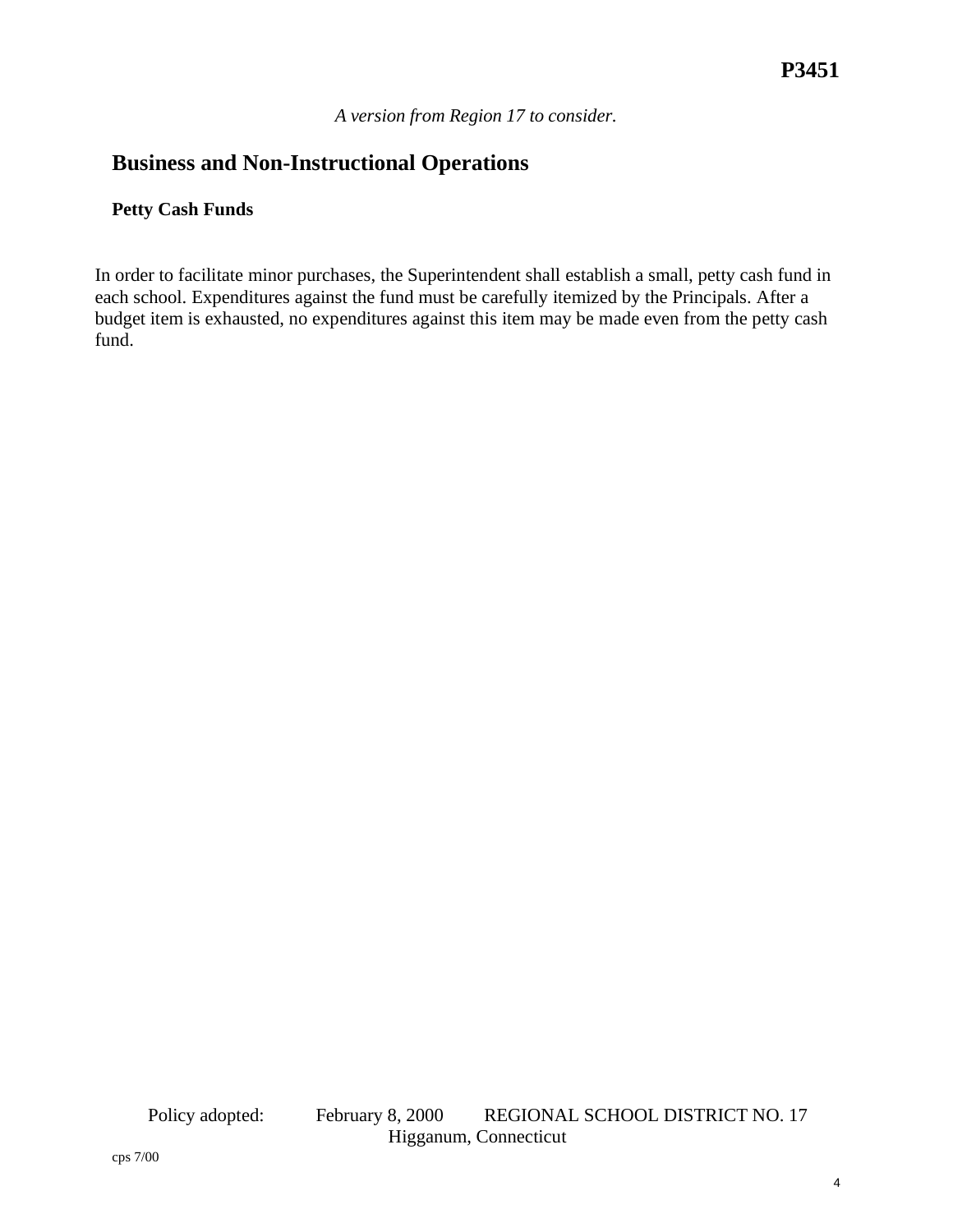# **P3451**

#### Another version of this policy, from Ansonia

## **Business/Non-Instructional Operations**

#### **Cash in School Buildings**

Money collected by school system employees and by student organizations shall be handled both carefully and quickly, both to demonstrate the ability of school system employees to handle funds and to model appropriate procedures to students.

All monies collected shall be accounted for, and directed without delay to the proper bank for deposit.

In no case shall cash be left overnight in schools except in safes provided for the safekeeping of valuables, and even then no more than \$100 should be left. To avoid any necessity for leaving money in schools overnight, schools shall understand and use procedures for making bank deposits after regular banking hours.

A log shall be maintained at each school requiring two signatures each day the school safe is opened (unlocked) and closed (locked).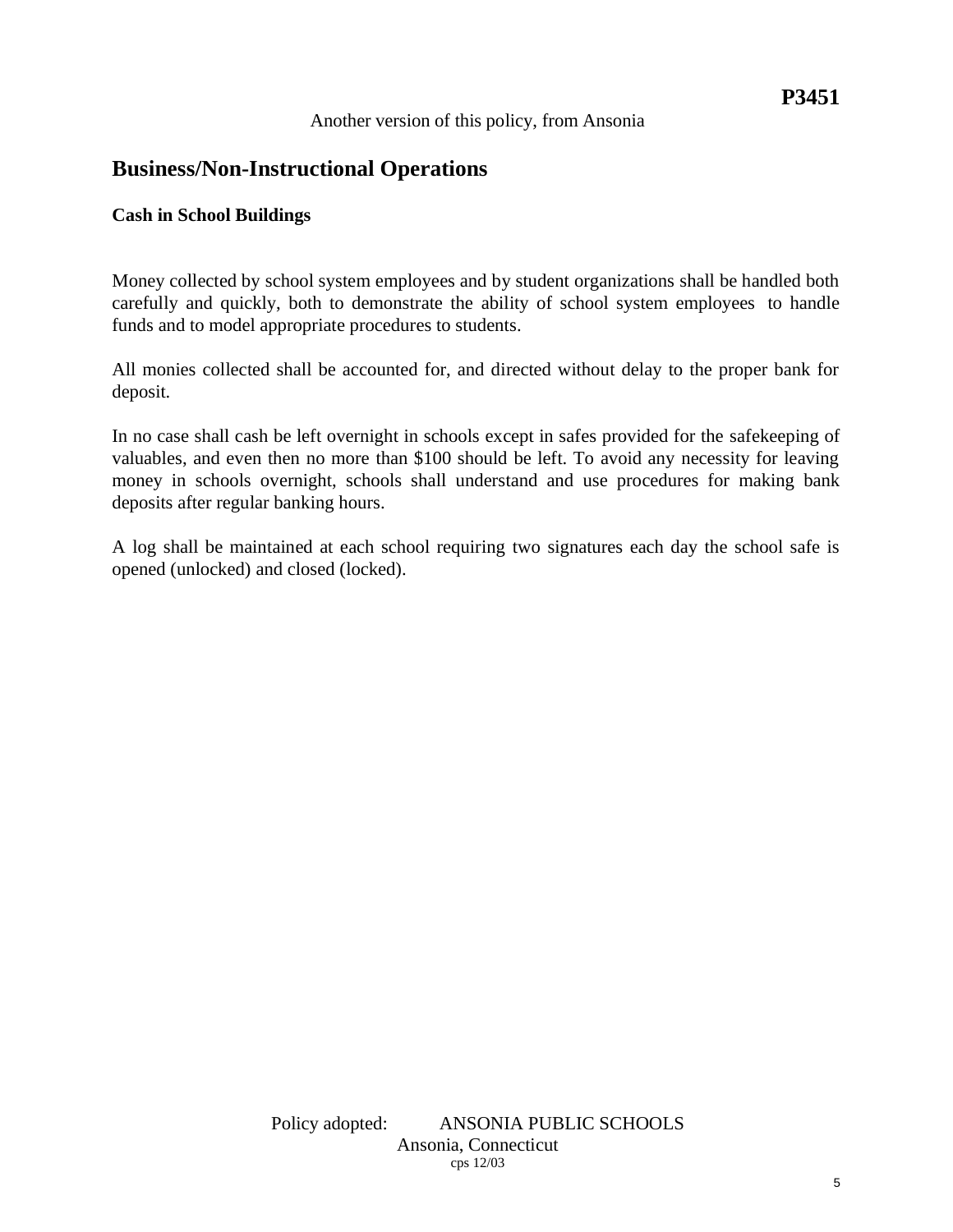#### *Region #17's regulation*.

### **Business and Non-Instructional Operations**

#### **Petty Cash Funds**

#### **Imprest Cash Funds**

- 1. Imprest cash funds shall not exceed \$100 elementary, \$200 middle or high school, and \$150 Central Office.
- 2. Imprest cash funds are to be used for the following purposes:
	- a. Miscellaneous postage
	- b. Collect deliveries
	- c. Small disbursements, including miscellaneous hardware and cleaning supplies
- 3. Imprest cash funds **are not** to be used for the following purposes:
	- a. Travel
	- b. Salaries or casual labor
	- c. Telephone
	- d. Loans to staff
- 4. Imprest funds will be replenished only upon presentation by the school Principal; or Bookkeeper and the Central Office.
- 5. Imprest funds must be reconciled and accounted for when replacement of the fund is requested or whenever the fund is depleted by approximately 90%
- 6. Principals are responsible for the funds and shortages of funds.

### Regulation approved: February 8, 2000 REGIONAL SCHOOL DISTRICT NO. 17 Higganum, Connecticut

cps 7/00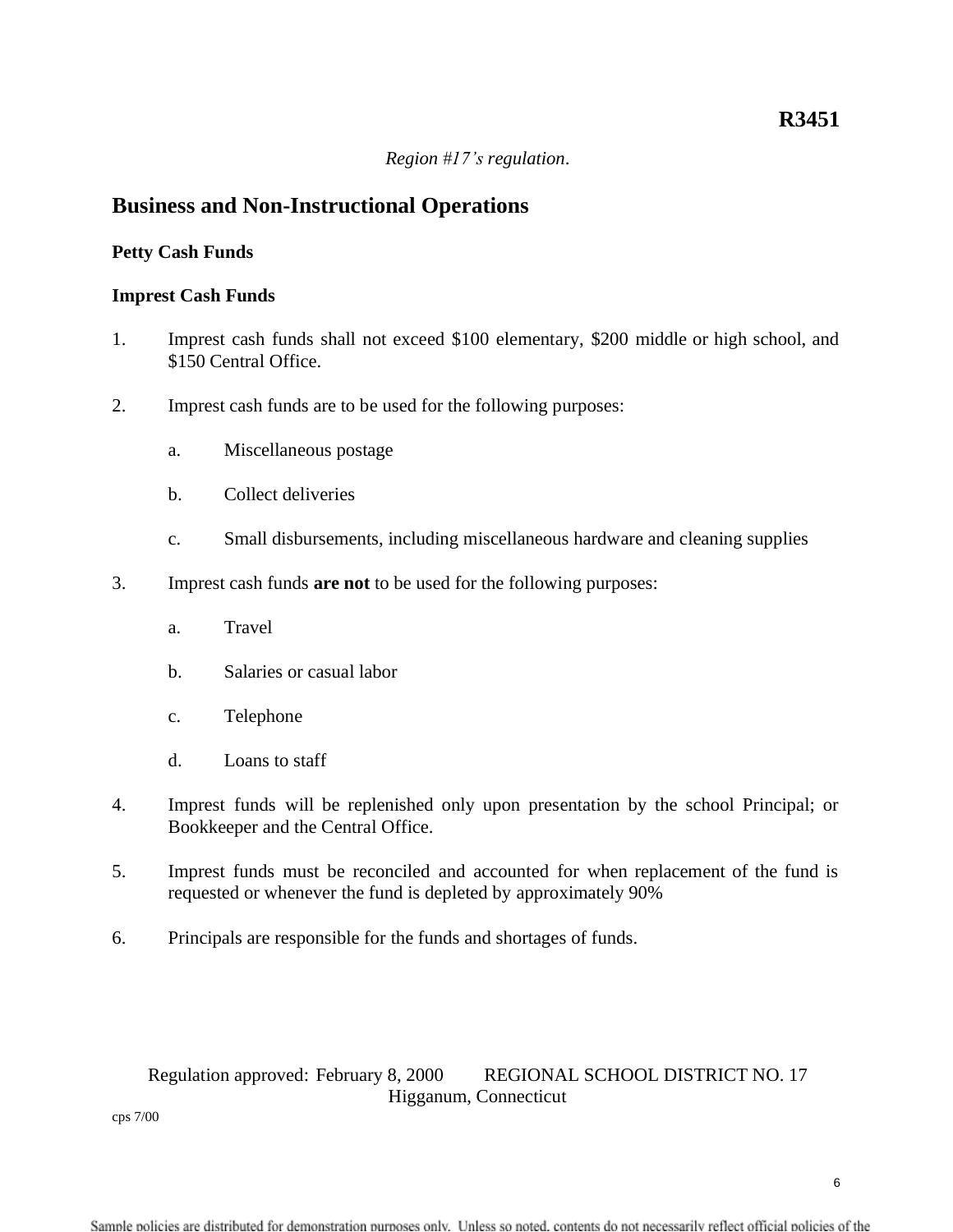

*This is an optional "good practice" policy*.

### **Business/Non-Instructional Operations**

#### **Monies in School Buildings**

Monies collected by school district employees and by student organizations shall be handled with good and prudent business procedures both to demonstrate the ability of school system employees to operate in that fashion, and to teach such procedures to the students.

All monies collected shall be receipted and accounted for and directed without delay.

In no case shall monies be left overnight in schools except in safes, and even then no more than \$100 should be so kept. All activity funds shall provide for making bank deposits after regular banking hours in order to avoid leaving money in school overnight.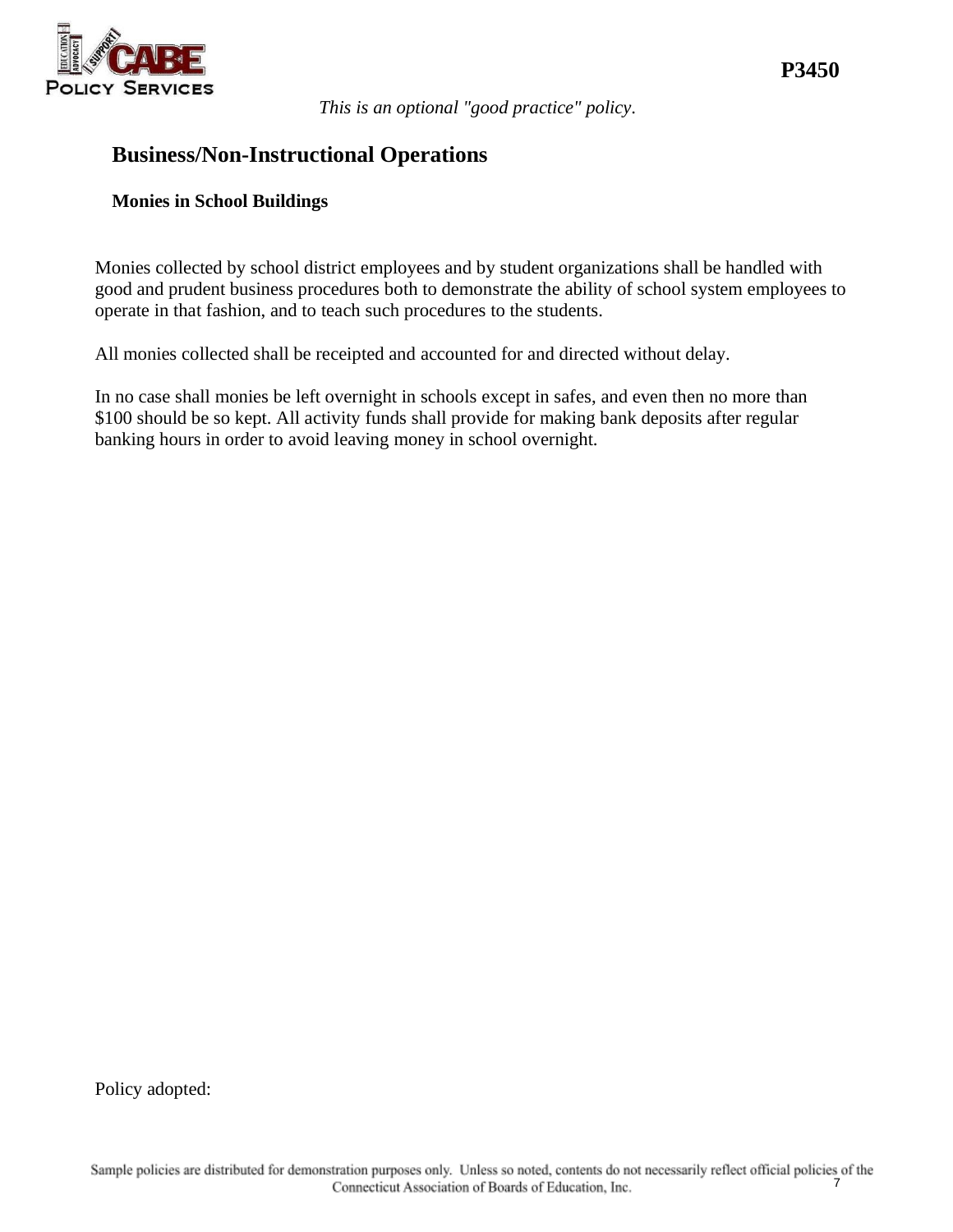

*A succinct version of this policy to consider.*

## **Business/Non-Instructional Operations**

# **Monies in School Buildings**

Other than authorized revolving funds or petty cash accounts, no monies shall be left overnight in any school building except in totally secured safes or vaults.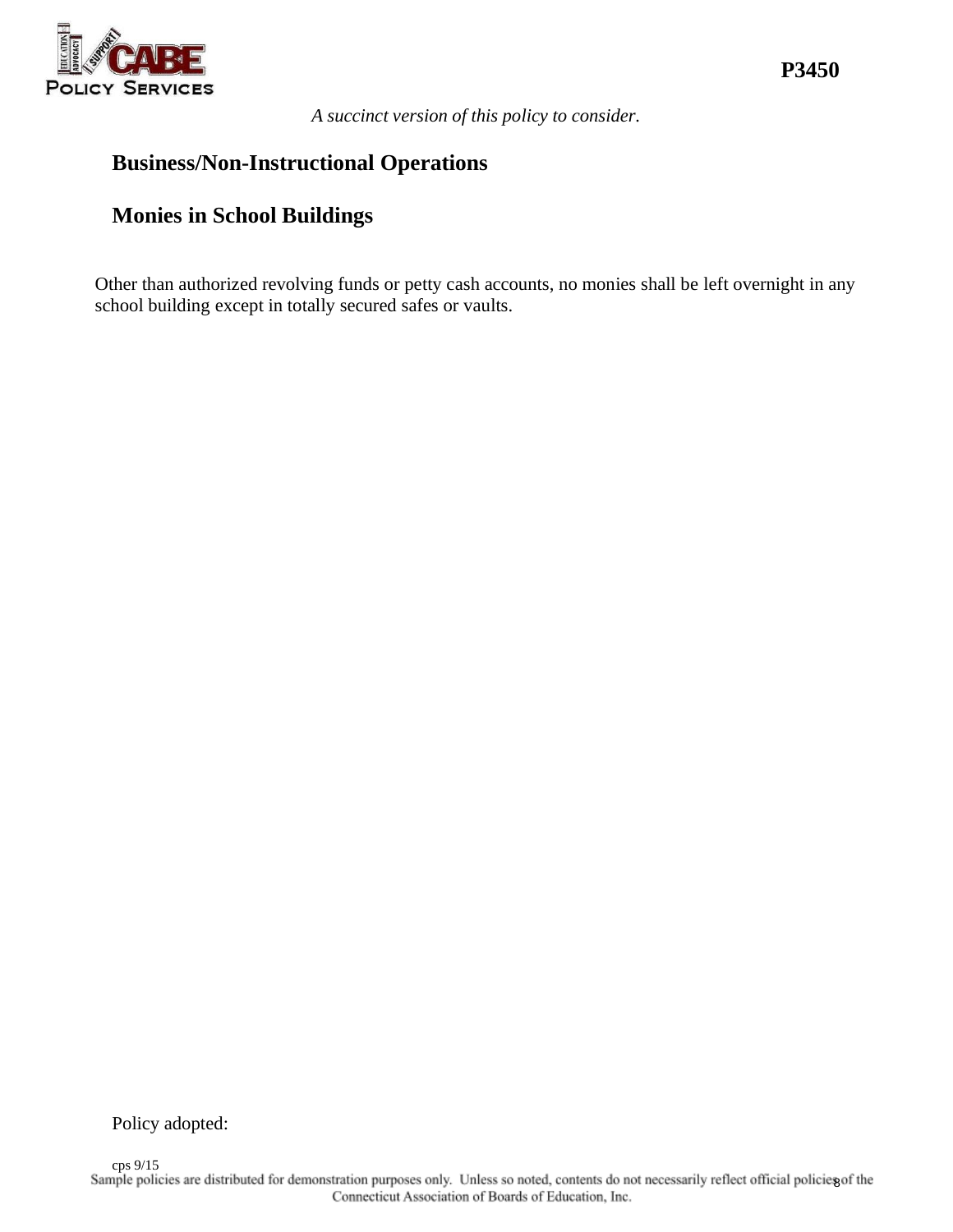### **PUBLIC SCHOOLS**

### **, Connecticut**

### **Request For Replenishing of Emergency Cash** Date of Request: Location:

Requested By: Profit Center No.

| <b>Date of Expenditure</b>             | <b>Supplier</b>    | <b>Description</b> | <b>Amount</b> |
|----------------------------------------|--------------------|--------------------|---------------|
|                                        |                    |                    |               |
|                                        |                    |                    |               |
|                                        |                    |                    |               |
|                                        |                    |                    |               |
|                                        |                    |                    |               |
|                                        |                    |                    |               |
|                                        |                    |                    |               |
|                                        |                    |                    |               |
|                                        |                    |                    |               |
|                                        |                    |                    |               |
|                                        |                    |                    |               |
|                                        |                    |                    |               |
|                                        |                    |                    |               |
|                                        |                    |                    |               |
|                                        |                    |                    |               |
|                                        | <b>Total Funds</b> | <b>Expended</b>    |               |
|                                        | Cash               | Unexpended         |               |
|                                        | Cash               | (Over) Short       |               |
| <b>Total Emergency Cash Authorized</b> |                    |                    |               |

Above expenditures totaling \$ made on behalf of the Board of Education and requested for replenishment is in order.

Approved By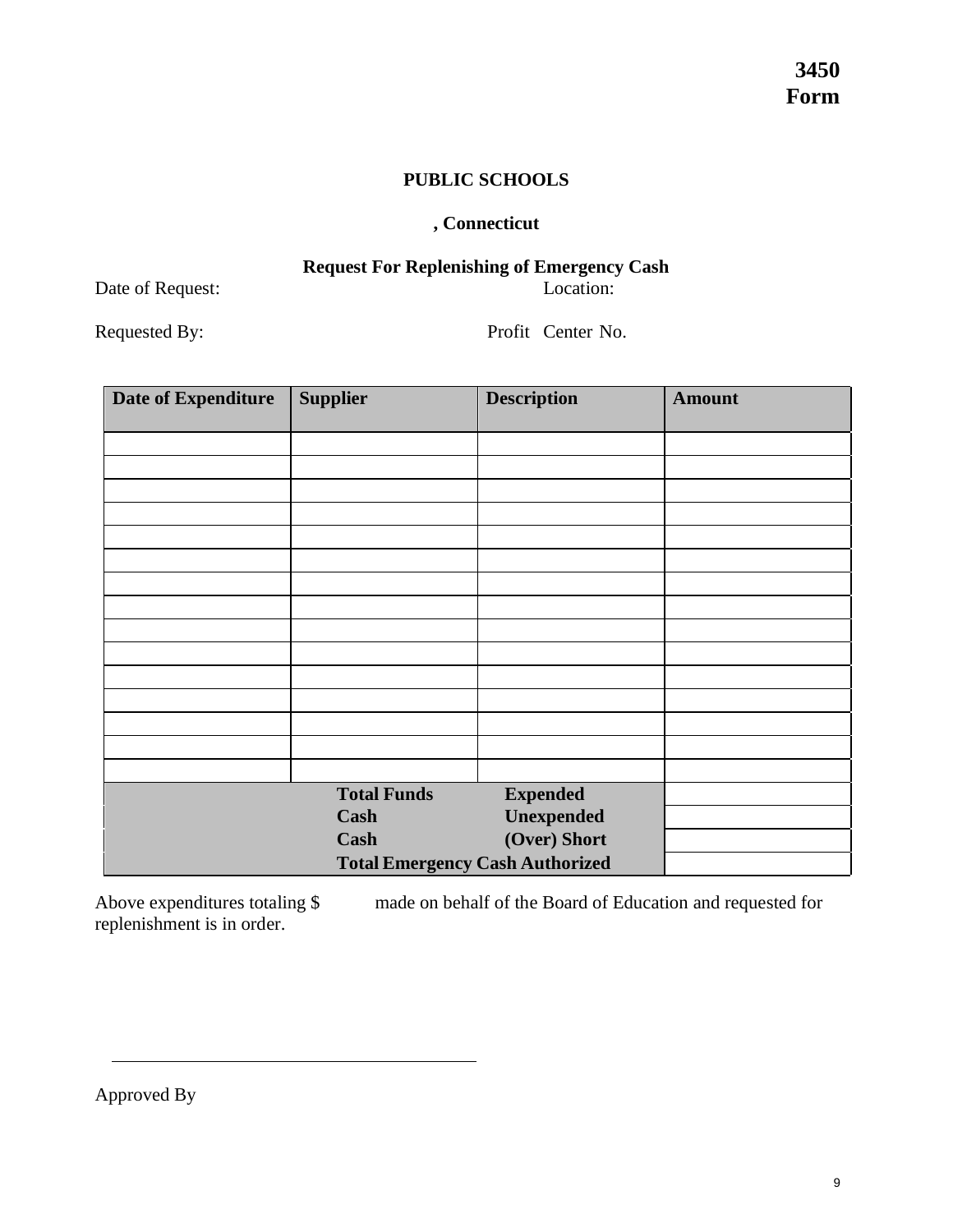

*A sample regulation to consider.*

## **Business and Non-Instructional Operations**

#### **Monies in School Buildings**

- 1. Everyone is to be discouraged from leaving money, personal or school funds in his/her desk or file cabinet. The District cannot accept the responsibility for the disappearance of such funds.
- 2. All school funds are to be properly accounted for, including the necessary receipts, deposit slips, bank statements, etc. The prescribed procedure is to make frequent deposits in the approved bank accounts, especially on Fridays and the last business day of the month. No more than \$250 shall remain in the school overnight unless stored in a school vault or safe.
	- a. No new account will be established without the approval of theSuperintendent of Schools.
	- b. All monies collected must be deposited in full and a number receipt mustbe given the depositor.
	- c. All expenditures must be made by a check.
	- d. An invoice must support any checks written.
- 3. All thefts of money should be reported promptly in writing to the Superintendent or his/her designee.

Regulation approved: cps 7/07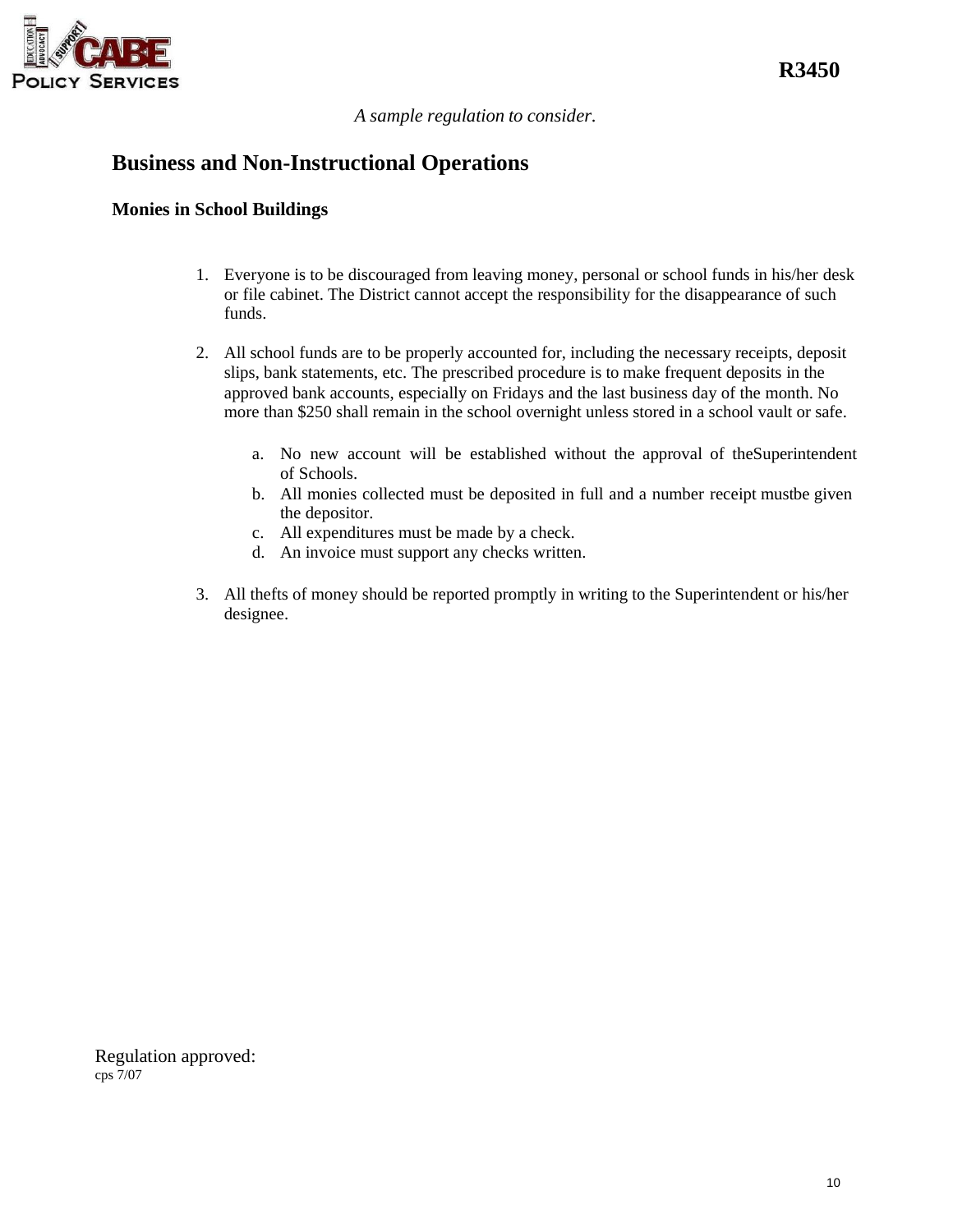

## **Business/Non-Instructional Operations**

### **Board of Education Credit Card**

A credit card will be issued only in the name of the Board of Education. The credit card will be under the sole supervision of the Superintendent or the Business Manager, and only expenditures by Board employees to conduct business associated with the school system will be authorized by the Business Manager. The Board of Education credit card shall be used for school business only, not for any personal business. If the Board of Education credit card is used for personal business disciplinary action, which may include termination, will be taken.

Immediately subsequent to the use of the credit card, the Board employee will return the credit card and submit a fully itemized statement of expenses. The Board employee will pay any charges against the credit card not authorized, not properly identified on the statement of expenses, or disallowed following an internal or external audit.

An employee will not use the credit card if any of his/her disallowed charges are outstanding. The Board, Superintendent, or Business Manager has the unlimited authority to terminate the use of the credit card by any employee if there is any suspicion the use of the credit card is being abused in any manner.

Legal Reference: Connecticut General Statutes

10248 Payment of school expenses.

Policy adopted: cps 12/03